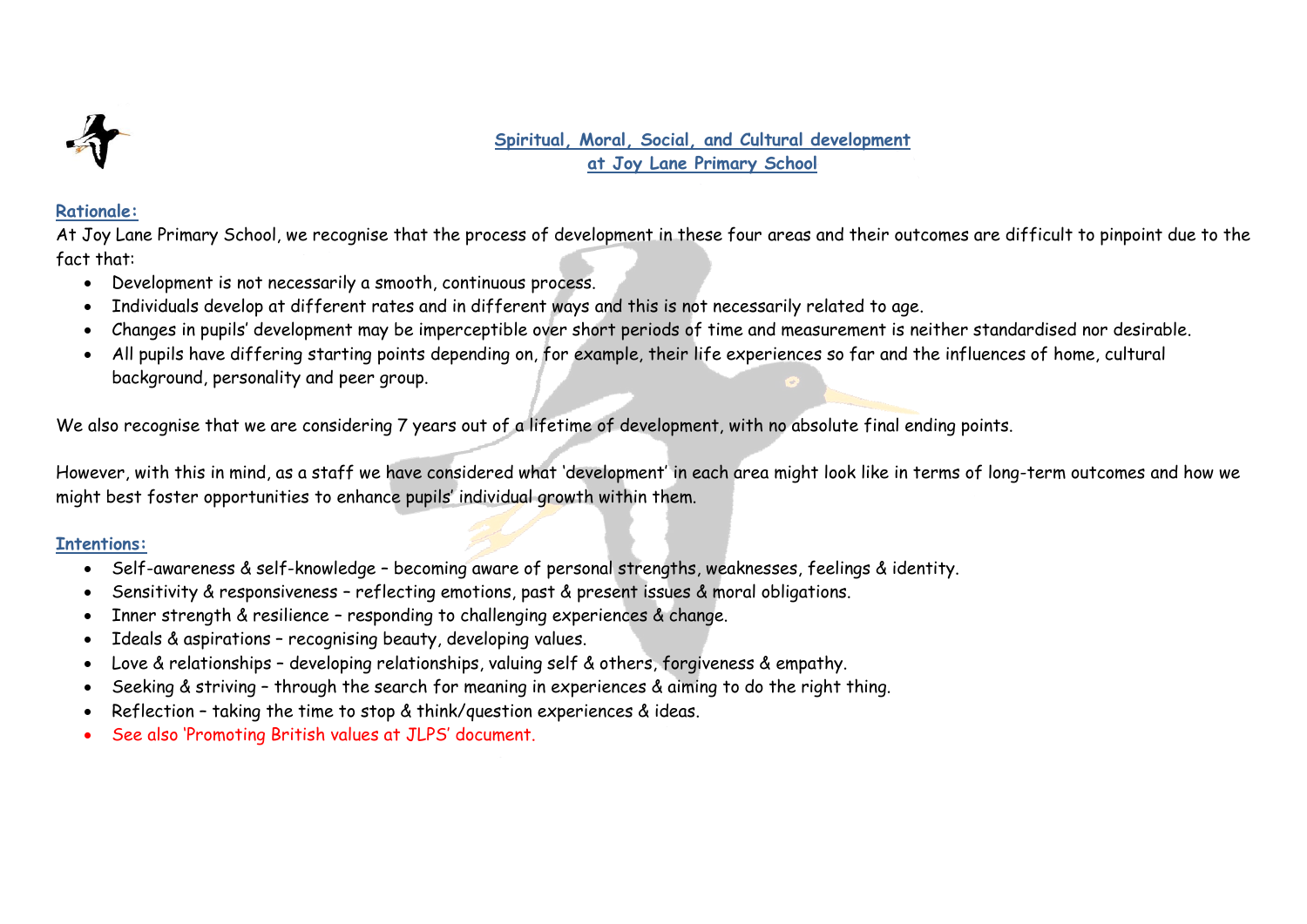The most recent audit highlighted these examples as a 'snapshot' of current practice:

## **Through the general life of the School:**

- School ethos: '**Our School is a safe, friendly, caring, inclusive and respectful community'** as evidenced through the fostering of relationships based on a fair, caring and consistent approach and mutual respect. Clear expectations, shown by example, through modelling, role play, positive discipline, evidenced through the 'feel' of the School at all times of the day and how we react to different situations – what we say, do (including when things go wrong). See also Behaviour & Discipline Policy.
- Structure & organisation of pupils into different groupings to cater for different needs & purposes whole school, phases, classes, sets, groups, pairings, teams. Inclusion is fundamental to who we are & what we represent. See also SEND Policy
- Variety of teaching styles, classroom organisation & environments to foster a culture of positive self-image, teamwork, self-motivation, questioning & reflection.
- A broadly based curriculum which provides a progression in knowledge & skills and the flexibility to respond to the particular needs of our pupils. See also Curriculum statement.
- Through open communications with parents to enhance mutual understanding for the benefit of our pupils

#### **Subjects SMSC contributions English & MFL** Giving expression to personal thoughts, views, beliefs, opinions & feelings in creative writing & drama Reflecting on their own & others' stories Developing sensitivity towards the views & values of others through role play & improvisation Debating issues & listening to/responding to different points of view Widening pupils' awareness of traditional stories & poetry within their own and others' cultures **Mathematics** Considering the concept of infinity in numbers Engaging in increasingly challenging problem-solving activities, persevering to overcome difficulties & experiencing pleasure & satisfaction in reaching a solution Developing an understanding of how mathematics is used in current & past societies **Science** Reflecting & wondering at the order & pattern in the natural & physical world, the vastness of the universe & the variety of life

#### **Within specific lessons/subjects:**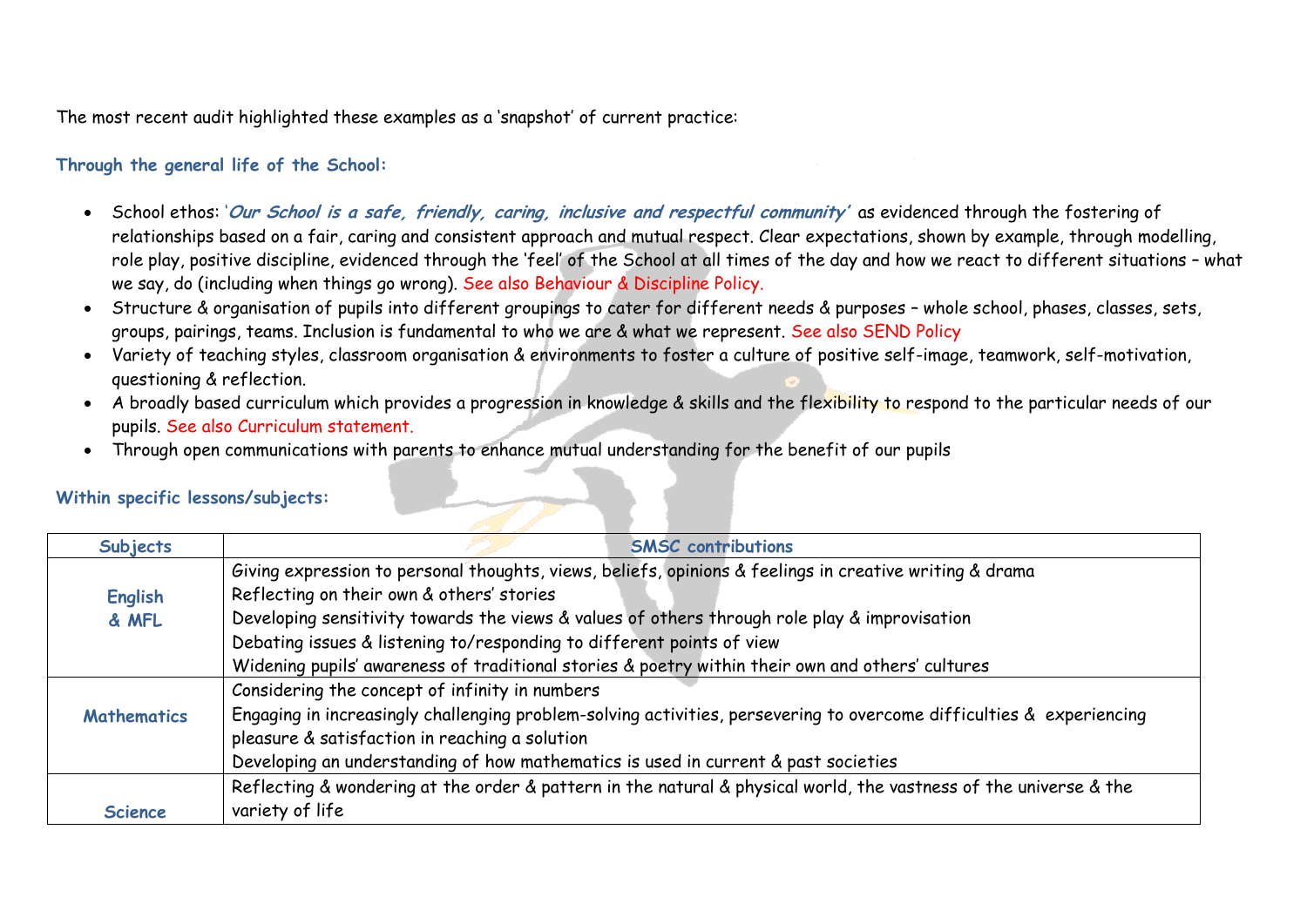|                      | Raising questions about truth & belief, ethical issues eg medicine, genetic modification and 'progress'                |
|----------------------|------------------------------------------------------------------------------------------------------------------------|
|                      | Awareness of healthy lifestyle choices - diet, exercise, drugs - development of self-respect & responsibility          |
|                      | Developing empathy through role play & handling artefacts                                                              |
| <b>History</b>       | Considering the consequences of peoples' actions, choices made in the past & what can be learnt from them              |
|                      | Raising children's awareness of the cultural traditions of their own & others' heritages.                              |
|                      | Developing an awareness of how societies in the past have organised themselves and how choices have been made          |
|                      | according to the values of the time.                                                                                   |
|                      | Developing a sense of identity and belonging                                                                           |
|                      | Reflecting on the variety of environments & peoples across the world & their similarities/differences                  |
| Geography            | Experiencing awe & wonder at aspects of the natural world                                                              |
|                      | Considering mans' impact upon the world & discussing hopes & fears about the future of our planet                      |
|                      | Fostering an attitude of community & environmental awareness & involvement                                             |
|                      | Becoming aware of some of the 'ultimate questions' of life & learning about different World Religions' perspectives on |
| <b>RE &amp; PHSE</b> | these                                                                                                                  |
|                      | Developing own beliefs & values                                                                                        |
|                      | Encouraging understanding & respect for those who hold different opinions to themselves                                |
|                      | Developing a sense of belonging & community                                                                            |
|                      | Sharing & learning from personal & family/community experiences                                                        |
|                      | Using SEAL materials to explicitly teach about concepts such as friendship, personal choices & consequences            |
|                      | Assemblies to encourage whole school messages                                                                          |
|                      | Creating something new (aesthetically pleasing &/or functional)                                                        |
| Art & Design,        | Reflecting upon & creating an awareness of styles & forms used by people in different times and places                 |
| Design &             | Experiencing visual images which evoke a range of emotions & responses                                                 |
| <b>Technology</b>    | Questioning technological progress                                                                                     |
|                      | Enjoying together, a shared commitment a group identity - assemblies, music groups, performances                       |
| <b>Music</b>         | Affective responses - music as a mood changer - losing yourself in music                                               |
|                      | Experiencing different cultural sounds & rhythms                                                                       |
|                      | Rising to the challenge of learning a new instrument or piece of music                                                 |
|                      | Songs with a message                                                                                                   |
|                      | Experiencing the pleasure, exhilaration & aesthetics of mastering a skill, achieving or watching excellence            |
| PE                   | Learning about own strengths & limitations                                                                             |